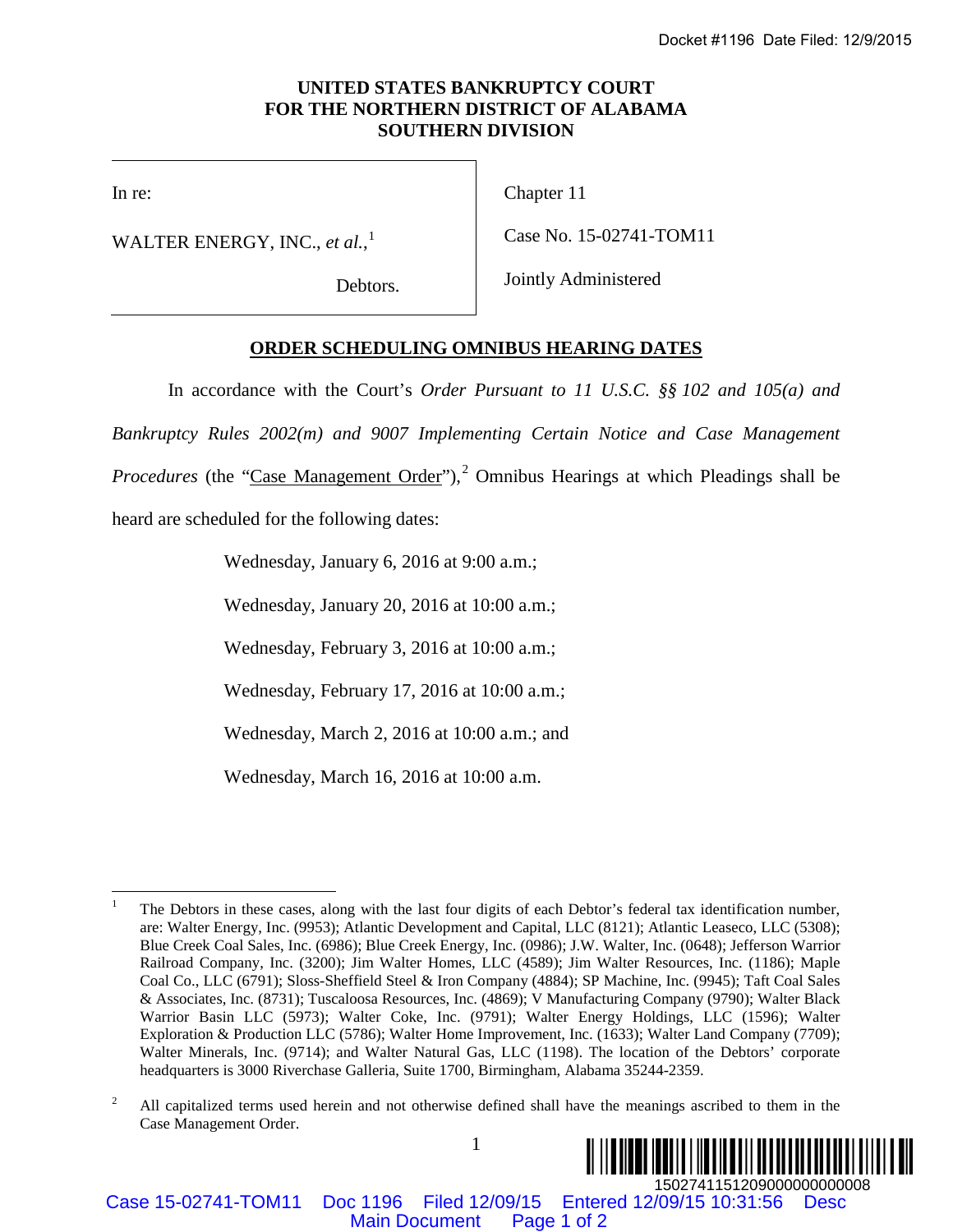Done this the 9<sup>th</sup> day of December, 2015.

/s/ Tamara O. Mitchell UNITED STATES BANKRUPTCY JUDGE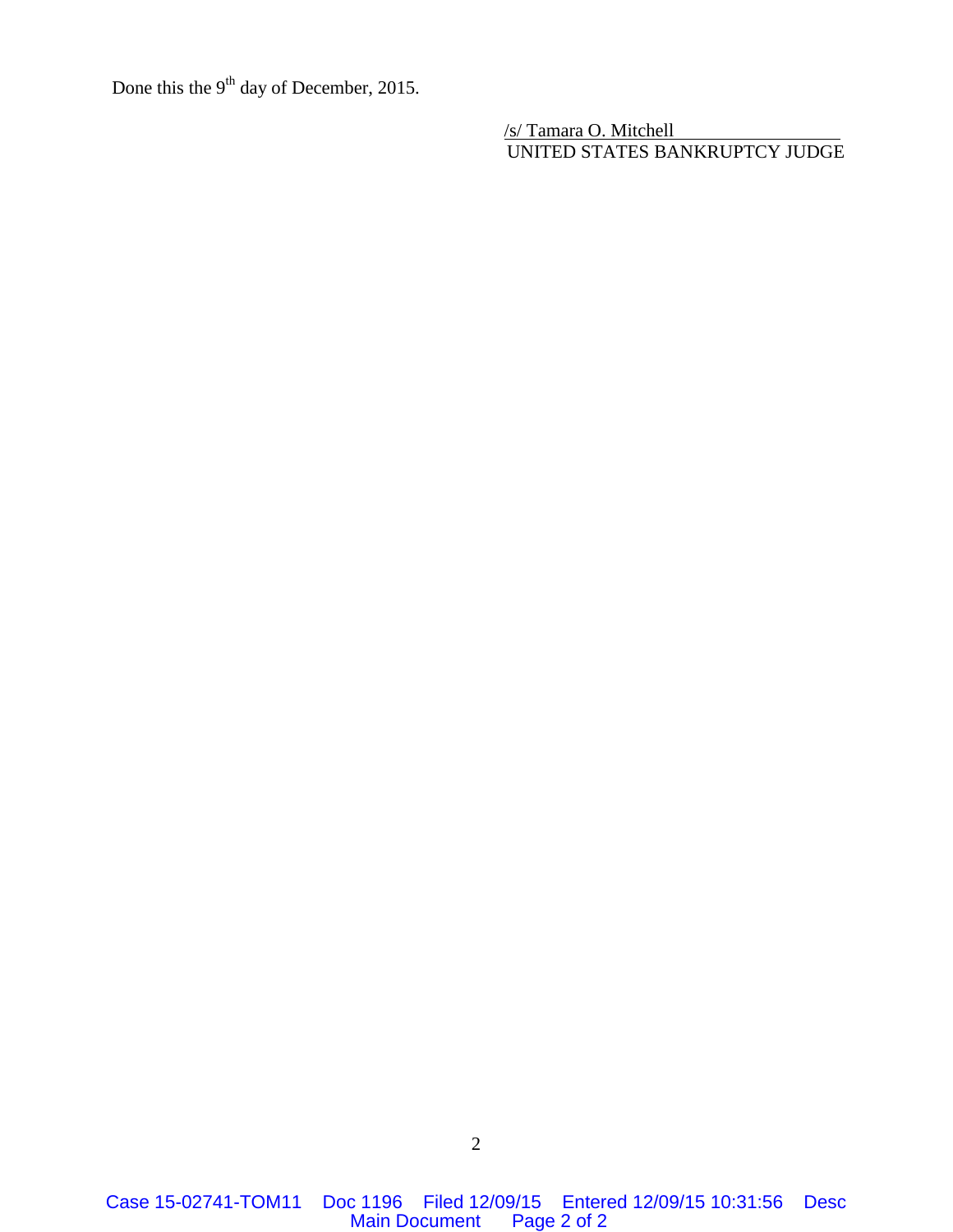## **Notice Recipients**

| District/Off: $1126-2$ | User: Itumlin   | Date Created: 12/9/2015 |
|------------------------|-----------------|-------------------------|
| Case: $15-02741-TOM11$ | Form ID: pdf000 | Total: 203              |

| aty            | Lisa Beckerman                                                                                                                            |          |
|----------------|-------------------------------------------------------------------------------------------------------------------------------------------|----------|
|                |                                                                                                                                           | TOTAL: 2 |
|                | <b>Recipients of Notice of Electronic Filing:</b>                                                                                         |          |
| aty            | Patrick Darby<br>pdarby@babc.com                                                                                                          |          |
| aty            | Adrian Zareba<br>zareba.adrian@pbgc.gov                                                                                                   |          |
| aty            | Adrienne K Walker<br>awalker@mintz.com                                                                                                    |          |
| aty            | Albert Kass<br>ecfpleadings@kccllc.com                                                                                                    |          |
| aty            | Amber M. Whillock<br>awhillock@starneslaw.com<br>Arthur Lee Tucker                                                                        |          |
| aty<br>aty     | leetucker@leetucker-law.com<br>Benjamin Shaw Goldman<br>bgoldman@handarendall.com                                                         |          |
| aty            | Bill D Bensinger<br>bdbensinger@csattorneys.com                                                                                           |          |
| aty            | Brian R Walding<br>bwalding@waldinglaw.com                                                                                                |          |
| aty            | Catherine L. Steege<br>csteege@jenner.com                                                                                                 |          |
| aty            | Cathleen C Moore<br>ccmoore@babc.com                                                                                                      |          |
| aty            | Charles Howard Moses, III<br>melissa@mosespc.com<br>Clyde Ellis Brazeal, III<br>ebrazeal@joneswalker.com                                  |          |
| aty<br>aty     | D Christopher Carson<br>ccarson@burr.com                                                                                                  |          |
| aty            | dpasky@mcglinchey.com<br>Daniel Pasky                                                                                                     |          |
| aty            | Daniel D Sparks<br>ddsparks@csattorneys.com                                                                                               |          |
| aty            | Daniel D Sparks<br>ddsparks@csattorneys.com                                                                                               |          |
| aty            | David B. Anderson<br>dbanderson@andersonweidner.com                                                                                       |          |
| aty<br>aty     | David Lewis Selby, II<br>dselby@baileyglasser.com<br>David S. Maxey<br>$d$ sm@spain-gillon.com                                            |          |
| aty            | ed.ragland@usdoj.gov<br>Edward Q Ragland                                                                                                  |          |
| aty            | Edwin Bryan Nichols<br>bnichols@waldinglaw.com                                                                                            |          |
| aty            | Eric L. Pruitt<br>epruitt@bakerdonelson.com                                                                                               |          |
| aty            | Eric T Ray<br>eray@balch.com                                                                                                              |          |
| aty<br>aty     | Frank A. Anderson<br>anderson.frank@pbgc.gov<br>Frederick Mott Garfield<br>$fmg@spain-gillon.com$                                         |          |
| aty            | George N. Davies<br>gdavies@qcwdr.com                                                                                                     |          |
| aty            | GINGERCOCKRELL@COMCAST.NET<br>Ginger D Cockrell                                                                                           |          |
| aty            | Glen Marshall Connor<br>gconnor@qcwdr.com                                                                                                 |          |
| aty            | Grady Milton McCarthy<br>milton.mccarthy@asmc.alabama.gov                                                                                 |          |
| aty            | Gregory Michael Taube<br>greg.taube@nelsonmullins.com<br>idizengoff@akingump.com<br>Ira Dizengoff                                         |          |
| aty<br>aty     | James Savin<br>jsavin@akingump.com                                                                                                        |          |
| aty            | James Blake Bailey<br>jbailey@babc.com                                                                                                    |          |
| aty            | James G Henderson<br>JamesH@pm-j.com                                                                                                      |          |
| aty            | Jamie Alisa Wilson<br>jwilson@bcattys.com                                                                                                 |          |
| aty            | jbender@babc.com<br>Jay R. Bender<br>Jayna Partain Lamar                                                                                  |          |
| aty<br>aty     | jlamar@maynardcooper.com<br>Jennifer Brooke Kimble<br>jkimble@rumberger.com                                                               |          |
| aty            | Jesse S Vogtle, Jr<br>jvogtle@balch.com                                                                                                   |          |
| aty            | Joy Beth Smith<br>joybeth@maxpopejr.com                                                                                                   |          |
| aty            | Karl John Fingerhood<br>karl.fingerhood@usdoj.gov                                                                                         |          |
| aty            | Kenneth Joe Wilson, Jr<br>kjwilson@wardwilsonlaw.com<br>Kristine Manoukian                                                                |          |
| aty<br>aty     | kmanoukian@akingump.com<br>Kristofor D Sodergren<br>bknotice@rcslaw.com                                                                   |          |
| aty            | Lars A. Peterson<br>lapeterson@foley.com                                                                                                  |          |
| aty            | eisenberg.leah@arentfox.com<br>Leah M. Eisenberg                                                                                          |          |
| aty            | lbenton@bcattys.com<br>Lee R. Benton                                                                                                      |          |
| aty            | lhill@gattorney.com<br>Lindan J. Hill                                                                                                     |          |
| aty            | Mark F. Hebbeln<br>mhebbeln@foley.com<br>Mark P. Williams<br>mpwilliams@nwkt.com                                                          |          |
| aty<br>aty     | Marty L. Brimmage, Jr.<br>mbrimmage@akingump.com                                                                                          |          |
| aty            | Marvin E. Franklin<br>mfranklin@najjar.com                                                                                                |          |
| aty            | Matthew M Cahill<br>mcahill@bakerdonelson.com                                                                                             |          |
| aty            | Max C. Pope, Jr<br>max@maxpopejr.com                                                                                                      |          |
| aty            | Melissa M. Root<br>mroot@jenner.com                                                                                                       |          |
| aty<br>aty     | Michael A Fritz, Sr<br>bankruptcy@fritzlawalabama.com<br>Michael B Odom<br>modom@rumberger.com                                            |          |
| aty            | Michael E Bybee<br>mbybee1@bellsouth.net                                                                                                  |          |
| aty            | Michael Leo Hall<br>mhall@burr.com                                                                                                        |          |
| aty            | Norman Matt Stockman<br>nstockman@handarendall.com                                                                                        |          |
| aty<br>$a$ fxz | Patricia Chen<br>patricia.chen@ropesgray.com<br>$D$ $C_{\text{co}}$ <sup><math>H</math></sup> Williame<br>$\alpha$ williame@rumbargar.com |          |
|                |                                                                                                                                           |          |

## **Recipients submitted to the BNC (Bankruptcy Noticing Center) without an address:**

cr Delaware Trust Company, as Indenture Trustee

aty **R. Scott Williams** swilliams@rumberger.com Case 15-02741-TOM11 Doc 1196-1 Filed 12/09/15 Entered 12/09/15 10:31:56 Desc PDF Picklist Creditors & Ptys: Notice Recipients Page 1 of 4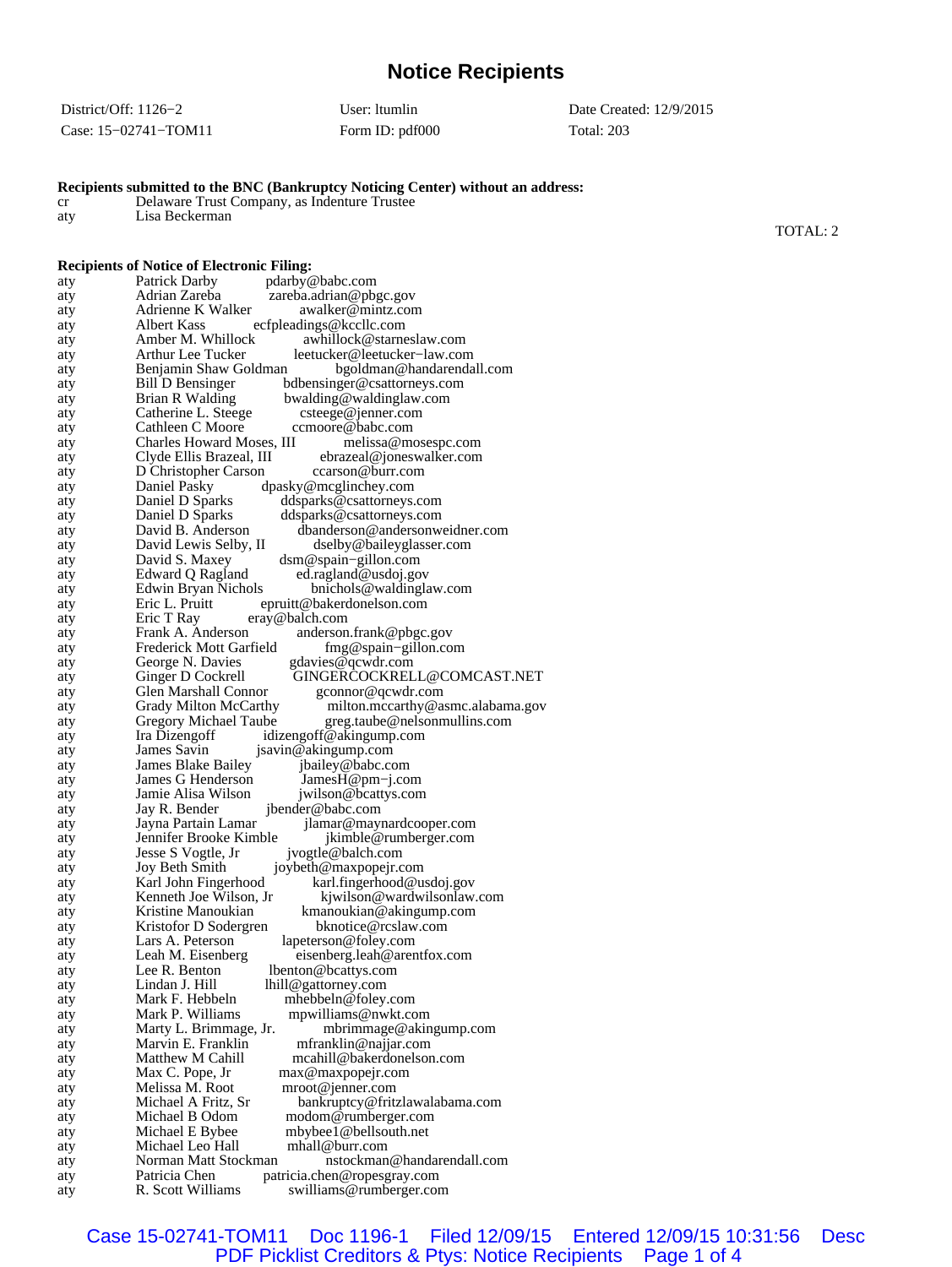| aty               | Randolph M Fowler<br>rfowler@pjgf.com                                                                                                                     |
|-------------------|-----------------------------------------------------------------------------------------------------------------------------------------------------------|
| aty               | <b>Richard Patrick Carmody</b><br>richard.carmody@arlaw.com                                                                                               |
|                   |                                                                                                                                                           |
| aty               | Robert A Morgan<br>rmorgan@rosenharwood.com                                                                                                               |
| aty               | rmorgan@rosenharwood.com<br>Robert A Morgan                                                                                                               |
| aty               | Robert Moore Weaver<br>weaver@qcwdr.com                                                                                                                   |
| aty               | S Scott Hickman<br>scotthickmanlaw@gmail.com                                                                                                              |
|                   |                                                                                                                                                           |
| aty               | <b>Samuel Maples</b><br>sam@mtandj.com                                                                                                                    |
| aty               | sstephens@bcattys.com<br>Samuel Stephens                                                                                                                  |
| aty               | <b>Shelley Bush Marmon</b><br>samarmon@cjmlaw.com                                                                                                         |
| aty               | sporterfield@sirote.com<br>Stephen B Porterfield                                                                                                          |
|                   | Susan Reid Sherrill–Beard                                                                                                                                 |
| aty               | sherrill-beards@sec.gov                                                                                                                                   |
| aty               | Thomas Benjamin Humphries thumphries@sirote.com                                                                                                           |
| aty               | wfm@spain-gillon.com<br>Walter F McArdle                                                                                                                  |
| aty               | William W Kannel<br>wkannel@mintz.com                                                                                                                     |
|                   | wlt@csattorneys.com                                                                                                                                       |
| aty               | William (Will) Lee Thuston, Jr.                                                                                                                           |
|                   | TOTAL: 78                                                                                                                                                 |
|                   | <b>Recipients submitted to the BNC (Bankruptcy Noticing Center):</b>                                                                                      |
| db                | Walter Energy, Inc., et al. 3000 Riverchase Galleria<br>Suite 1700<br>Birmingham, AL 35244-2359                                                           |
| cr                | 505 20th Street North<br>WHH Real Estate, LLC<br>c/o Daniel D. Sparks<br>Suite 1800<br>Birmingham,                                                        |
|                   |                                                                                                                                                           |
| cr                | AL 35203<br>Suite 1800<br>Cowin & Company, Inc.<br>c/o Daniel D. Sparks<br>505 20th Street North<br>Birmingham,                                           |
|                   | AL 35203<br>505 20th Street North<br>Nelson Brothers, LLC<br>c/o Daniel D. Sparks<br>Suite 1800<br>Birmingham,                                            |
| cr                | AL 35203                                                                                                                                                  |
| ba                | J. Thomas Corbett<br>Bankruptcy Administrator<br>1800 5th Avenue North<br>Birmingham, AL 35203                                                            |
| cr                | c/o Sharon L. Levine Lowenstein Sandler, LLP<br>United Mine Workers of America<br>65 Livingston                                                           |
| ıntp              | Roseland, NJ 07068<br>Avenue & 6 Becker Farm Rd<br>Steering Committee c/o Akin Gump Strauss Hauer & Feld LLP<br>One Bryant Park<br><b>Bank of America</b> |
|                   | New York, NY 10036-6745<br>Tower<br>Wilmington Trust, National Association<br>50 South Sixth Street Ste<br>Corporate Capital Markets                      |
| ıntp              | 1290<br>Minneapolis, MN 55402                                                                                                                             |
| ıntp              | White & Case LLP<br>New York, NY 10036<br>Scott Greissman<br>1155 Avenue of the Americas                                                                  |
|                   | 2001 Park Place North<br>Suite                                                                                                                            |
| cr                | c/o Benjamin S. Goldman, Esquire<br>Alabama State Port Authority                                                                                          |
|                   | 1200<br>Birmingham, AL 35203                                                                                                                              |
| cr                | c/o Benjamin S. Goldman, Esquire<br>2001 Park Place North<br>Suite<br>Thompson Tractor Co., Inc.                                                          |
|                   | Birmingham, AL 35203 UNITED STATES<br>1200                                                                                                                |
| cr                | Parker Towing Company, Inc. c/o Benjamin S. Goldman, Esquire<br>2001 Park Place North<br>Suite<br>Birmingham, AL 35203 UNITED STATES<br>1200              |
|                   |                                                                                                                                                           |
| cr                | RGGS Land & Minerals, LTD., L.P.<br>$2200$ Jack<br>c/o Robert A. morgan<br>ROSN HARWOOD, kPA                                                              |
|                   | Warner Parkway, Suite 200 P.O. Box 2727<br>Tuscaloosa, AL 35403-2727                                                                                      |
| cr                | Birmingham Rail & Locomotive, Co., Inc. Lindan J. Hill<br>600 University Park Place<br>Suite                                                              |
|                   | 100<br>Birmingham, AL 35209                                                                                                                               |
|                   |                                                                                                                                                           |
| cr                | Arch Insurance Company<br>Jones Walker LLP<br>1819 5th Avenue<br>c/o C. Ellis Brazeal III                                                                 |
|                   | North<br>Suite $1100$<br>Birmingham, AL 35203                                                                                                             |
| cr                | Aspen American Insurance Company<br>c/o C. Ellis Brazeal III Jones Walker LLP 1819 5th Avenue                                                             |
|                   | Birmingham, AL 35203<br>North<br>Suite 1100                                                                                                               |
|                   |                                                                                                                                                           |
| op                | 2335 Alaska Ave. El Segundo, CA 90245<br>Kurtzman Carson Consultants LLC Attn: James Le                                                                   |
| cr                | 2311<br>c/o Stephen B. Porterfield<br>Sirote & Permutt, P.C.<br>Shook and Fletcher Supply Company, Inc.                                                   |
|                   | Birmingham, AL 35205<br>Highland Avenue S.                                                                                                                |
|                   | c/o Milton Harsh<br>G. R. Harsh Sr., Real Estate Holdings, LLC<br>110 Malaga Avenue<br>Homewood, AL                                                       |
| cr                |                                                                                                                                                           |
|                   | 35209                                                                                                                                                     |
| 1 <sub>n</sub> tp | 264 Commerce Street<br>Hawthorne, NY 10532<br>Janine LaDouceur                                                                                            |
| cr                | Najjar Denaburg, P.C.<br>Hager Oil Company, Inc.<br>c/o Marvin E. Franklin<br>2125 Morris                                                                 |
|                   | Birmingham, AL 35116<br>Avenue                                                                                                                            |
|                   |                                                                                                                                                           |
| cr                | S.E. Belcher, Jr. Private Foundation No. 3<br>c/o Jesse S. Vogtle, Jr.<br>PO Box 306<br>Birmingham, AL                                                    |
|                   | 35201                                                                                                                                                     |
| cr                | CONSOLIDATED PIPE & SUPPLY CO., INC.<br>Najjar Denaburg, P.C.<br>2125<br>c/o Marvin E. Franklin                                                           |
|                   | Morris Avenue<br>Birmingham, AL 35203                                                                                                                     |
|                   |                                                                                                                                                           |
| cr                | Pension Benefit Guaranty Corporation<br>1200 K St., NW Washington, DC 20005                                                                               |
| cr                | c/o McGlinchey Stafford<br>10407 Centurion Pkwy. N.<br>Suite<br>Automotive Rentals, Inc.                                                                  |
|                   | <b>200</b><br>Jacksonville, FL 32256                                                                                                                      |
|                   | Jefferson County Department of Health<br>and/or Mark E. Wilson, MD<br>1400 Sixth Avenue                                                                   |
| cr                |                                                                                                                                                           |
|                   | South<br>Birmingham, AL 35233                                                                                                                             |
| cr                | Wesley West Minerals, Ltd.<br>c/o Robert A. Morgan<br>ROSEN HARWOOD, PA<br>2200 Jack Warner                                                               |
|                   | Tusclaoosa, AL 35403-2727<br>PO Box 2727<br>Parkway, Suite 200                                                                                            |
|                   | U.S. Securities and Exchange Commission<br>Atlanta Regional Office<br>950 East Paces Ferry Road,                                                          |
| intp              |                                                                                                                                                           |
|                   | N.E.<br>Atlanta, GA 30326-1382<br>Suite 900                                                                                                               |
| cr                | George M. Phillippi 4 Office Park Circle, Suite 313<br>Birmingham,, AL 35223                                                                              |
| cr                | Appalachian Power Company d/b/a American Electric Power<br>Post Office Box<br>c/o Eric T. Ray, Esq.                                                       |
|                   | 306                                                                                                                                                       |
|                   | Birmingham, AL 35201                                                                                                                                      |
| ıntp              | $c$ /o Lee R. Benton<br>2019 3rd Avenue<br>Ramsay McCormack Land Co. Inc.<br>Benton & Centeno, LLP                                                        |
|                   | North<br>Birmingham, AL 35203                                                                                                                             |
| intp              | Dominion Resources Black Warrior Trust by and through its Trustee, Southwest Bank<br>$c/\sigma$ Lee R.                                                    |
|                   | 2019 3rd Avenue North<br>Birmingham, AL 35203<br>Benton                                                                                                   |
|                   | Benton & Centeno, LLP                                                                                                                                     |
| cr                | Balch & Bingham LLP<br>Comerica Bank<br>PO Box 306<br>Birmingham, AL 35201                                                                                |

Case 15-02741-TOM11 Doc 1196-1 Filed 12/09/15 Entered 12/09/15 10:31:56 Desc PDF Picklist Creditors & Ptys: Notice Recipients Page 2 of 4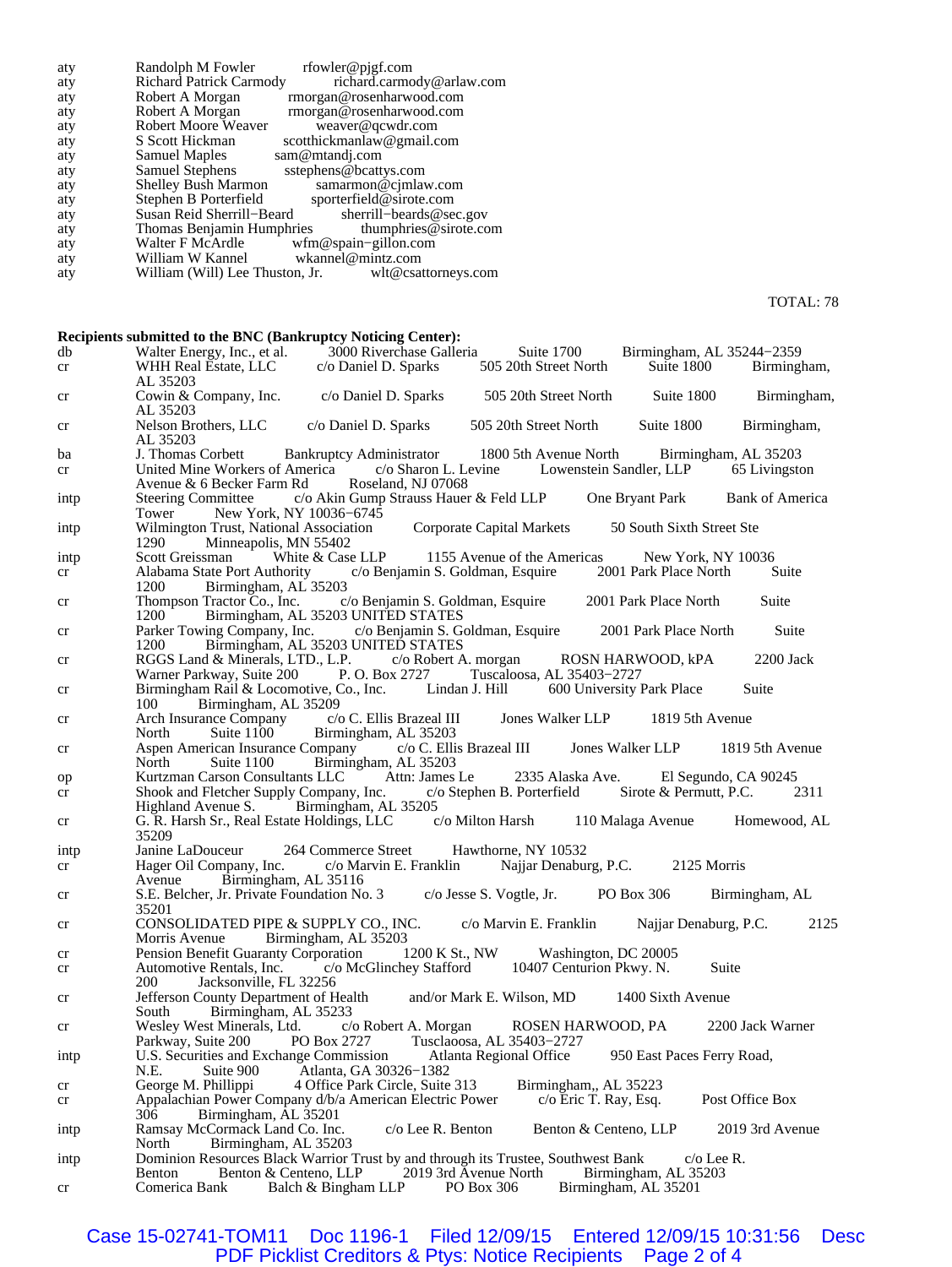cr NATIONAL LABOR RELATIONS BOARD Region 10 Birmingham Resident Office 1130 22nd St S, Suite 3400 BIRMINGHAM, AL 35205 JEFFERSON<br>Frontier Enterprises Balch & Bingham LLP PO Box 306 cr Frontier Enterprises Balch & Bingham LLP PO Box 306 Birmingham,, AL 35201 crcm Mayer Electric Supply Co., Inc. Attn: Mark J. Horn 3405 4th Avenue S Birmingham crcm Mayer Electric Supply Co., Inc. Attn: Mark J. Horn 3405 4th Avenue S Birmingham, AL 35222<br>crcm Delaware Trust Company, as Indenture Trustee Attn: Sandra E. Horwitz 2711 Centerville crcm Delaware Trust Company, as Indenture Trustee Attn: Sandra E. Horwitz Road Wilmington, DE 19808 crcm UMWA 1974 Pension Plan and Trust Attn: David W. Allen 2121 K Street, N.W. Washington, DC 20037 crcm UMB Bank National Association Attn: Mark Flannagan 1010 Grand Blvd. Kansas City, MO 64106 crcm United Steelworkers Attn: David R. Jury 60 Boulevard of the Allies, Room 807 15222 crcm Hager Oil Company, Inc. Attn: Philip C. Grace P O Box 1429 Jasper, AL 35502–1429 crcm United Mine Workers of America Attn: Grant Crandall 18354 Quantico Gateway Drive, Suite crcm United Mine Workers of America Attn: Grant Crandall 18354 Quantico Gateway Drive, Suite 200 Triangle, VA 22172<br>Carroll Engineering Co. Attn: Greg Wolfe crcm Carroll Engineering Co. Attn: Greg Wolfe 227 Industrial Park Dr Harlan, KY 40831<br>crcm Consolidated Pipe & Supply Co., Inc. Attn: Chris Harper 1205 Hilltop Parkway Birmingham, AL crcm Consolidated Pipe & Supply Co., Inc. 35124<br>Michael Earl Carney cr Michael Earl Carney 51140 Highway 13 Eldridge, AL 35554 cr Caterpillar Financial Services Corporation Baker, Donelson, Bearman, Caldwell & Berkowitz,<br>PC 420 20th Street North Suite 1400 Birmingham, AL 35203 PC 420 20th Street North Suite 1400 Birmingham, AL 35203<br>Sandvik Mining and Construction USA, LLC 201 17th Street NW S cr Sandvik Mining and Construction USA, LLC 201 17th Street NW Suite 1700 Atlanta, GA 30363<br>aty Rachel L Webber ROSEN HARWOOD, PA 2200 Jack Warner Parkway, Suite 200 Post Office Box aty Rachel L Webber ROSEN HARWOOD, PA 2200 Jack Warner Parkway, Suite 200 2727 Tuscaloosa, AL 35403−2727 crcm Pension Benefit Guaranty Corporation Attn: Michael Strollo 1200 K St. NW Washington, DC 20005<br>crcm Nelson Brothers LLC Attn: Jason K. Baker 820 Shades Creek Pkwy Ste 2000 Birmingham, AL crcm Nelson Brothers LLC Attn: Jason K. Baker 820 Shades Creek Pkwy Ste 2000 35209 intp Michael Bazley PO Box 20 Tracy, CA 95378 intp GE Capital Information Technology Solutions, Inc f/d/b/a IKON Financial Services Bankruptcy<br>Administration 1738 Bass Road P O Box 13708 Macon, GA 31208-3708 Administration 1738 Bass Road P O Box 13708 Macon, GA 31208–3708 WHH Real Estate, LLC c/o Lee R. Benton Benton & Centeno, LLP 2019 3rd Avenue intp WHH Real Estate, LLC c/o Lee R. Benton Benton & Centeno, LLP North Birmingham, AL 35203 cr Alabama Gas Corporaton c/o Brian R. Walding Walding LLC 2227 First Avenue South, Suite 100 Birmingham, AL 35233<br>Jewel D Chaney 2759 Count cr Jewel D Chaney 2759 County Road 63 South Berry, AL 35546<br>intp Robert Makohin 73280 Shadow Mountain Dr Unit D Palm Des intp Robert Makohin 73280 Shadow Mountain Dr Unit D Palm Desert, CA 92260<br>intp Albert Plus, LLC 407 Vantage Point Tuscaloosa, AL 35406 Albert Plus, LLC 407 Vantage Point Tuscaloosa, AL 35406<br>EXLP Operating, LLC Stephen B. Porterfield Sirote & Permutt, P.C. cr EXLP Operating, LLC Stephen B. Porterfield Sirote & Permutt, P.C. 2311 Highland Avenue S. Birmingham, AL 35205<br>University of Notre Dame c/o Lee R. Benton intp University of Notre Dame c/o Lee R. Benton Benton & Centeno, LLP 2019 3rd Avenue North Birmingham, AL 35203<br>KyKennKee, Inc P.O. Box 290 cr KyKennKee, Inc P.O. Box 290 Vance, AL 35490 crcm Official Committee of Retired Employees of Walter Energy, Inc. Adams and Reese LLP 1901 6th Avenue Birmingham, AL 35203 UNITED STATES OF AMERICA<br>g Commission P. O. Box 2390 Jasper, AL 35402-2390 cr Alabama Surface Mining Commission P. O. Box 2390 Jasper, AL 35402–2390<br>cr Charles M. Cassidy Group, LLC c/o Kristofor D. Sodergren Rosen Harwood, P.A. cr Charles M. Cassidy Group, LLC c/o Kristofor D. Sodergren Rosen Harwood, P.A. 2200 Jack<br>Warner Parkway, Suite 200 P.O. Box 2727 Tuscaloosa, AL 35403-2727 Tuscaloosa, AL 35403-2727 cr Alabama Department of Conservation and Natural Resources c/o Kristofor D. Sodergren Rosen Harwood,<br>P.A. P.O. Box 2727 Tuscaloosa, AL 35403-2727 P.A. P.O. Box 2727 Tuscaloosa, AL 35403–2727<br>Direct Fee Review LLC W. Joseph Dryer 1000 N ex Direct Fee Review LLC W. Joseph Dryer 1000 N West Street Suite 1200 Wilmington, DE 19801 ba Birmingham Water Works 3600 1st Avenue N Birmingham, AL 35222 ba Birmingham Water Works aty Maynard, Cooper and Gale Maynard, Cooper, & Gale, P.C. 1901 Sixth Avenue North 2400<br>AmSouth Harbert Plaza Birmingham, AL 35203–2618 Birmingham, AL 35203-2618 cr Southeast Fabricators, Inc. c/o Kristofor D. Sodergren Rosen Harwood, P.A. P.O. Box Tuscaloosa, AL 35403 cr Citizens' Water Service, Inc. PO Box 670 Vance, AL 35490<br>intp Frankie R. Cicero PO Box 126 Sumiton, Al 35148 intp Frankie R. Cicero PO Box 126 Sumiton, Al 35148 cr Preston B. Burnett S. Scott Hickman, Atty at Law, LLC c/o S. Scott<br>Hickman 2600 Tuscaloosa, Al 35401 Tuscaloosa, Al 35401 cr Oracle America, Inc. c/o Shawn M. Christianson Buchalter Nemer 55 Second Street, 17th Floor San Francisco Ca, 94105 SAN FRANCISCO intp Barbara Ann Chism 14123 Freeman Rd Tuscaloosa, AL 35405−9579 cr TN Dept of Revenue c/oTN Atty General, Bankruptcy Div PO Box 20207 Nashville, TN 37202−0207 op AixPartners LLP James A. Mesterharm, Managing Director 2000 Town Center Ste 2400 Southfield, MI 48075 op The Segal Company (Eastern States), Inc. 1920 N Street NW Suite 400 Washington, DC<br>cr ACE American Insurance Company (Creditor) c/o David B. Anderson 505 N. 20th Street, Suite cr ACE American Insurance Company (Creditor) c/o David B. Anderson 1450 Birmingham cr United States of America Joyce White Vance United States Attorney 1801 Fourth Avenue North Birmingham, AL 35203<br>Keightley & Ashner LLP 700 12th Street NW fa Keightley & Ashner LLP 700 12th Street NW Washington, DC 20005 Ernst & Young LLP Jeffrey Blankenship 1901 6th Ave N Ste 1200 Birmingham, AL 35203<br>Allan J. Arffa Paul, Weiss, Rifkind, Wharton & Garrison 1285 Avenue of the Americas New York, aty Allan J. Arffa Paul, Weiss, Rifkind, Wharton & Garrison NY 10019-6064<br>Amelia C. Joiner aty Amelia C. Joiner Morgan, Lewis & Bockius LLP One Federal St Boston, MA 02110−1726<br>aty Andrew I. Silfen Arent Fox PLLC 1675 Broadway New York, NY 10019 aty Andrew I. Silfen Arent Fox PLLC 1675 Broadway New York, NY 10019<br>aty Beth Brownstein Arent Fox PLLC 1675 Broadway New York, NY 10019 aty Beth Brownstein Arent Fox PLLC 1675 Broadway New York, NY 10019<br>aty Brett Miller MORRISON & FOERSTER LLP 250 West 55th Street New York aty Brett Miller MORRISON &FOERSTER LLP 250 West 55th Street New York, NY 10019−9601

Case 15-02741-TOM11 Doc 1196-1 Filed 12/09/15 Entered 12/09/15 10:31:56 Desc<br>PDF Picklist Creditors & Ptys: Notice Recipients Page 3 of 4 PDF Picklist Creditors & Ptys: Notice Recipients